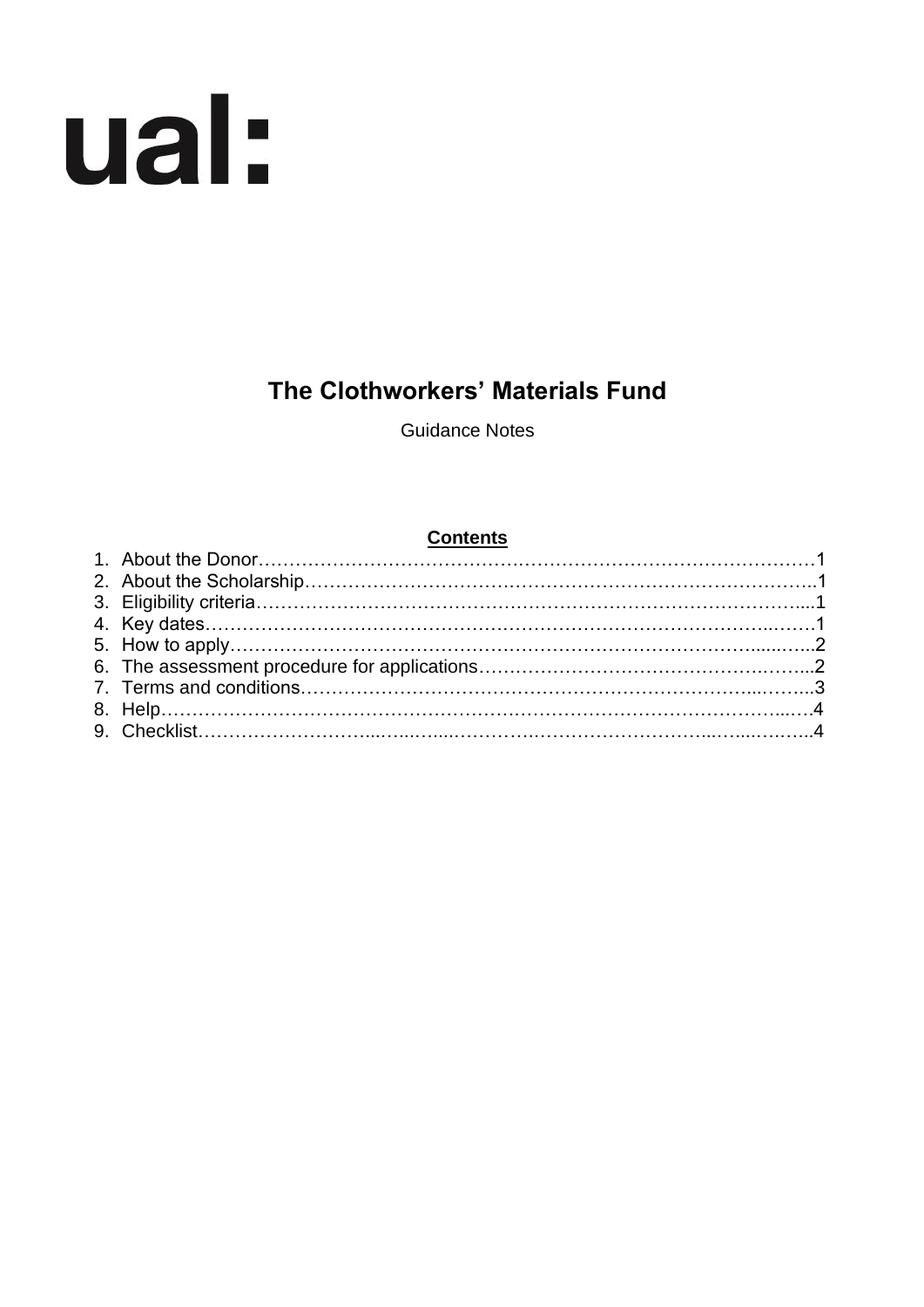# **About the Donor**

Founded by Royal Charter in 1528, The Clothworkers' Company was established to protect its members and promote the craft of cloth-finishing within the City of London. Today, the Company values its past and traditions, but seeks to build upon its heritage and find ways for the Company to have a useful role in today's society.

The Clothworkers' Materials Fund was established by the Clothworkers' Company with the purpose of offering financial assistance to final-year BA (Hons) Textile Design students at Central Saint Martins (CSM).

# **About the Scholarship**

- £**1,000** each
- For material costs for the final year of study
- For **10 Home** students
- Studying **BA (Hons) Textile Design** at **CSM**

The scholarship will be assessed on the basis of financial need and academic merit. It will provide a contribution towards material costs for their final year of study.

Applications are welcome from those who are in financial hardship and those who will benefit from undergraduate studies to realise their full potential.

# **Eligibility criteria**

To be eligible for the Clothworkers' Materials Fund students must be:

• Considered a **Home** student for fee purposes

#### **AND**

• Enrolled on the final year of the full-time **BA (Hons) Textile Design** course at **Central Saint Martins**, UAL starting in **September 2021**

#### **Key Dates**

#### Closing date:

All applications must be received by **Friday 7 January 2022.**

N.B. We cannot accept applications that are incomplete or arrive late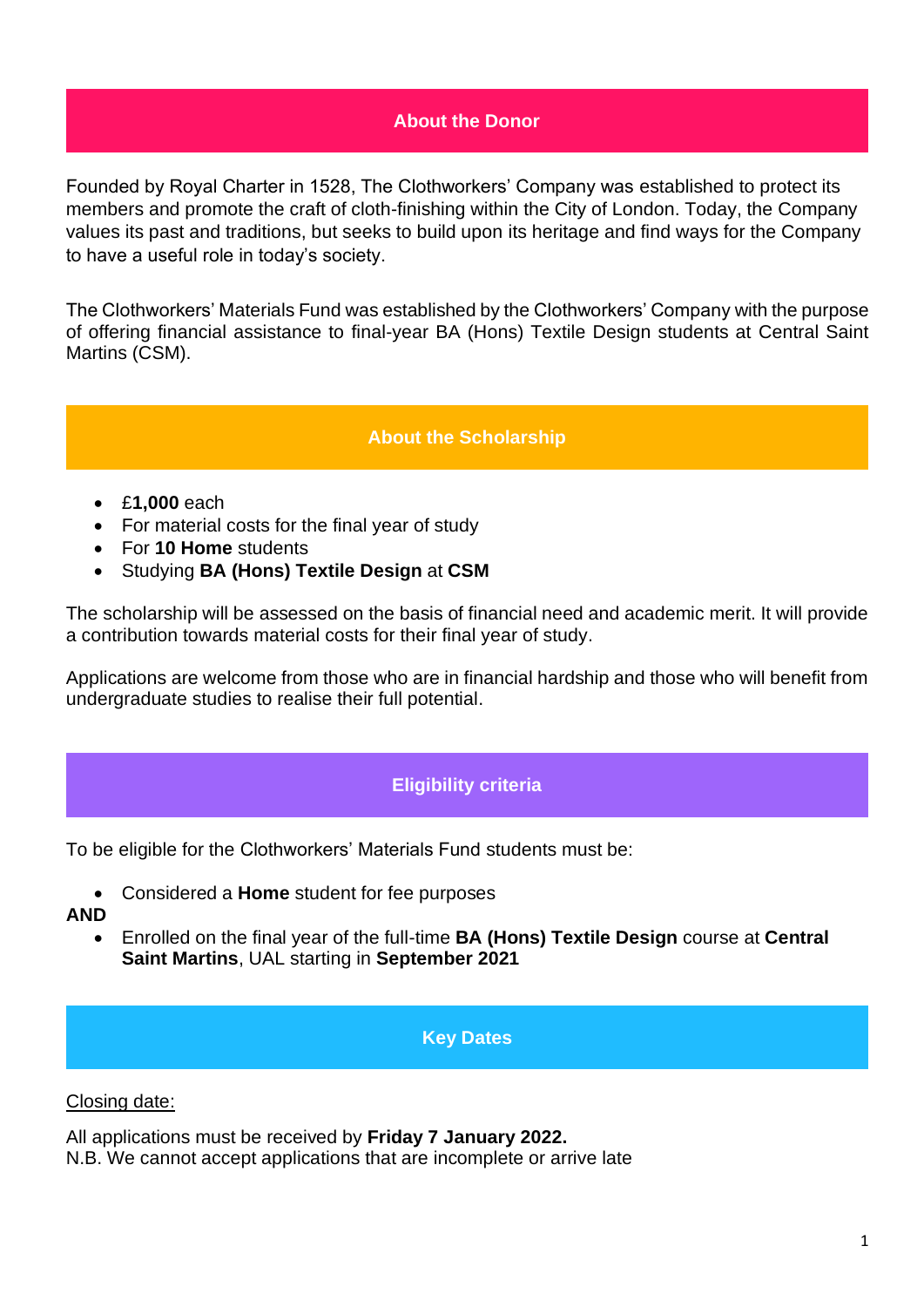# **How to apply**

Applications for this scholarship must be made by filling in an online application form via the funding tab in the [UAL Student Portal](https://sits.arts.ac.uk/urd/sits.urd/run/SIW_LGN)

In addition to the online application form, you will need to upload the following supplementary materials with your application:

- 1. A copy of your most up to date Curriculum Vitae (CV) or Résumé (upload to student portal)
- 2. Evidence of your household income (uploaded to the student portal) Examples:
	- i. Student's bank statements for the last 3 months *and*
	- *ii.* Parent's most recent pay slips for the last 3 months *or*
	- iii. Parent's annual tax statements *and*
	- iv. External scholarships *and*
	- v. Investments, bonds and savings for parents and student

**N.B.** If you are a dependant then your household income includes the income of your parent(s) / guardian(s)

- 3. Evidence of medical condition (if applicable upload to student portal) Examples:
	- i. Doctors' / Hospital letters

**N.B.** These should be from a qualified medical practitioner, signed, dated, and from within the past 3 months

- 4. Evidence of financial hardship**\*** (if applicable upload to student portal) Examples:
	- i. Credit card statements
	- ii. Overdrafts
	- iii. Expenditure
	- iv. Overdue rent letters
	- v. Bailiffs / debt collection letters

\*Financial hardship refers to unexpected events or unforeseen changes that have negative impacts on cash flow or finances. For example: changes in income or expenditure, changes in employment status (such as losing a job or having hours reduced). This does not include last month's rent or bills.

#### **The assessment procedure for applications**

Step 1:

After you submit your application, it will initially be assessed by the Student Funding Service at University of the Arts London, where it will be ranked according to financial need. This process will be based on the financial information you supplied in your application.

**N.B.** further evidence may be requested at a later date in order to complete the assessment.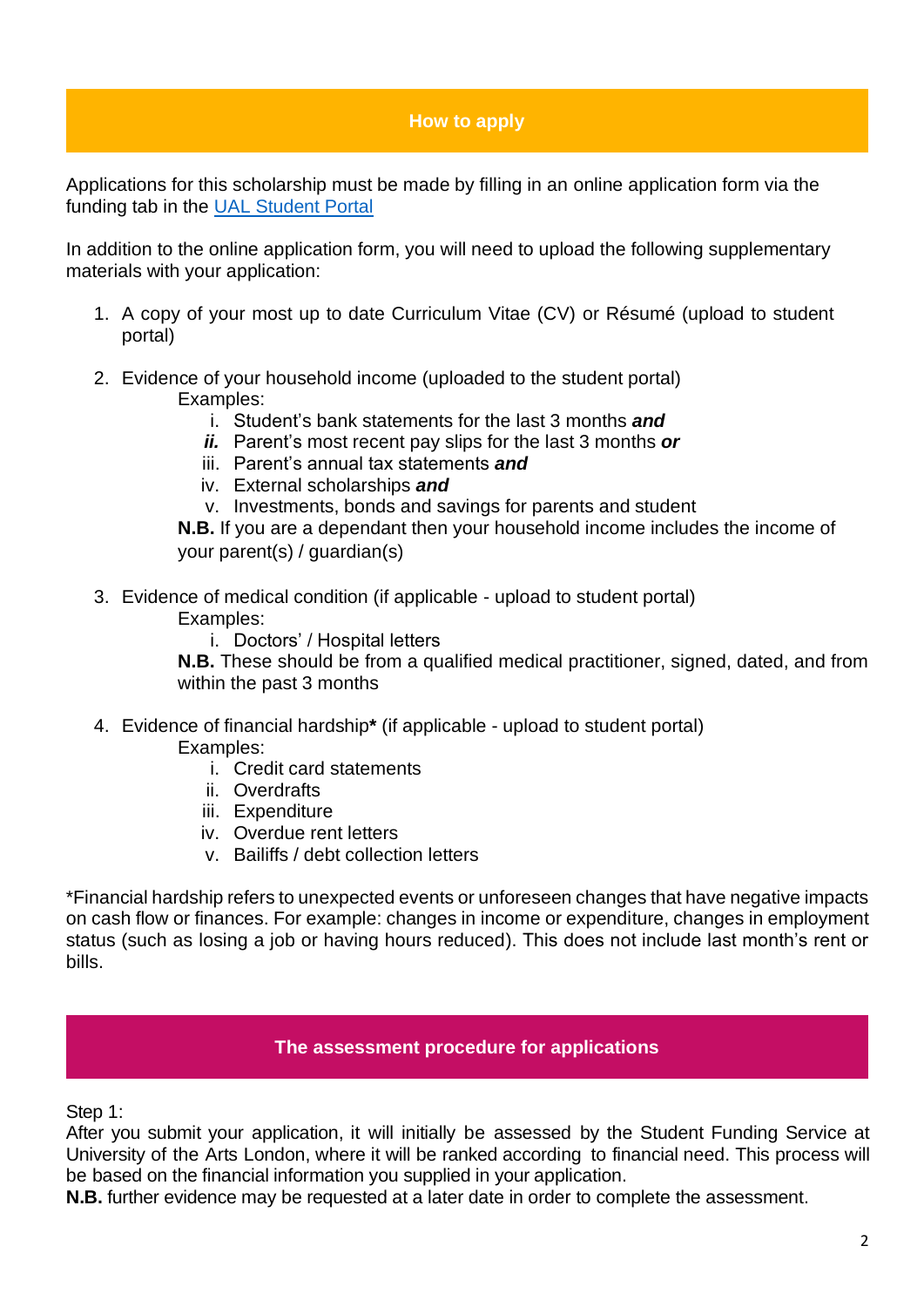# Step 2:

An assessment panel will then shortlist the applicants for the award based on academic merit and creative excellence, before forwarding the shortlisted applicants to an academic panel.

# Step 3:

An academic panel will make their final selections by marking the quality of application and the readiness of the applicant to achieve a highly in the discipline, and the applicant's ability to articulate how The Clothworkers' Material Fund will contribute to their studies.

Finally, the selection panel makes their last decision on who to award the funding to.

# **Terms and conditions of the Clothworkers' Materials Fund**

The following terms and conditions apply to acceptance onto the Clothworkers' Materials Fund:

- The scholarship will provide a contribution towards material costs for the final year of study
- Material costs will be paid in termly instalments to the award recipients
- Applicants must enrol on the course in the same academic year for which they have applied for funding. Failure to do so will result in either:
	- o The application being rejected
	- **OR** 
		- o The award being withdrawn
- UAL will share personal data from completed scholarship application forms and portfolios of award applicants with the award donor. Information on academic progress and final results of scholars may be shared with the award donor **N.B.** It cannot be guaranteed that applicants or scholars data will be as protected as it would be within the European Economic Area if the trustees of the donor are based outside of the European Economic Area
- Applicants may withdraw consent to share information with UAL and external partnership sponsors at any time by emailing [funding@arts.ac.uk.](mailto:funding@arts.ac.uk) This may result in the application and/or award being withdrawn if UAL is longer able to determine eligibility for support
- Award recipients cannot be in receipt of more than one UAL affiliated or administered award. Applicants can apply for more than one award, but if offered more than one UAL affiliated or administered award, the recipient will need to choose which to receive.
- Applicants can be in receipt of a UAL award and a non-UAL award (subject to the terms and conditions of the non-UAL award).
- Award recipients are expected to attend all timetabled classes and tutorials. The only exception to this is periods of absence due to illness and extenuating circumstances. Attendance will be monitored and any student with a poor attendance record may risk their award being terminated.